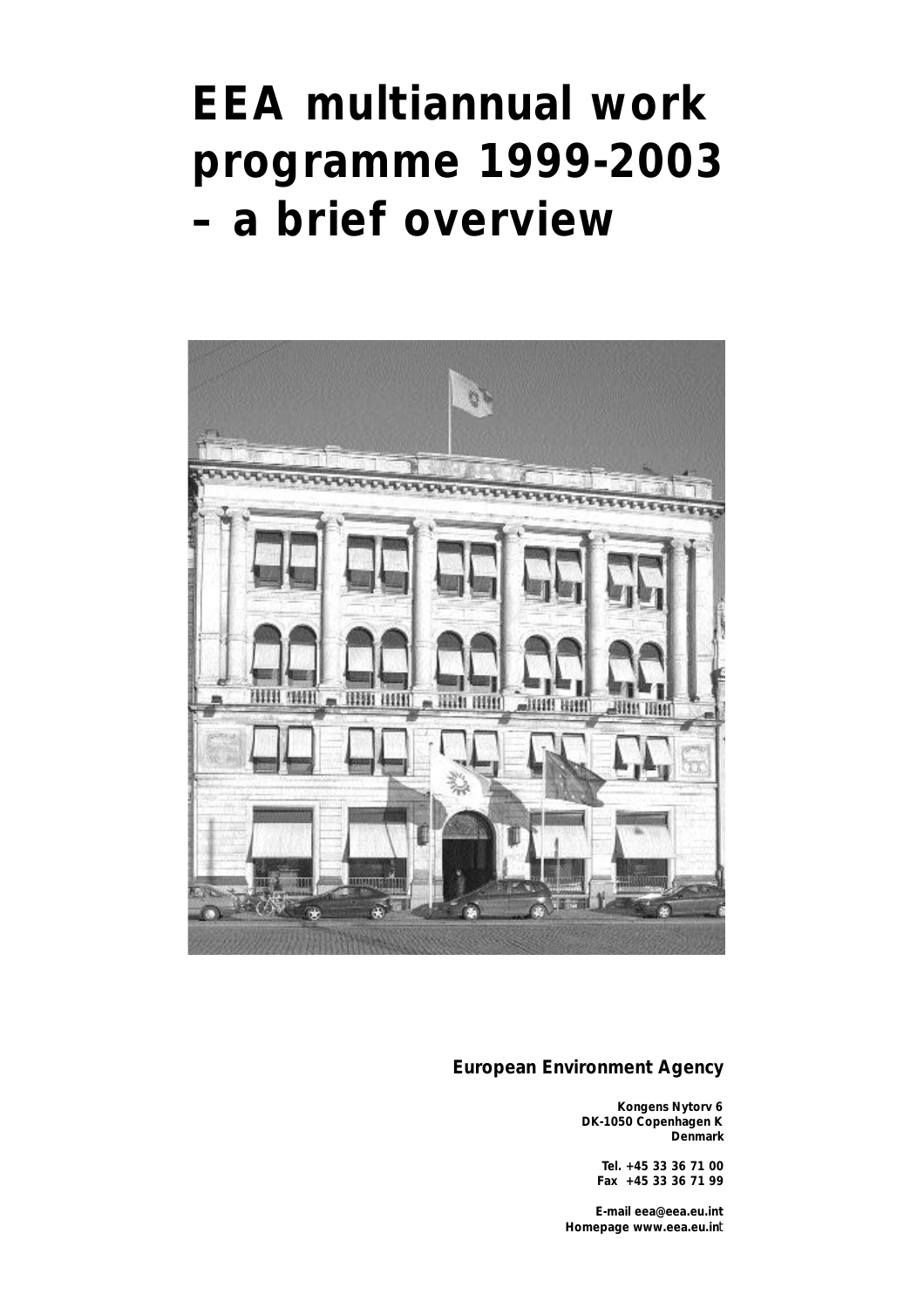### **Introduction**

The European Environment Agency was set up to support European Community environmental policy and the progress toward sustainable development. Its contribution is through the provision of reliable, relevant, timely and targeted environmental information. The EEA coordinates and makes use of a wide range of data and information from EIONET (the European Environmental Information and Observation Network), a European network of national institutions dealing with environmental information in the 18 EEA member countries, as well as similar institutions in Central and Eastern Europe.

The demand for consistent data delivered in a format suitable to be used by policy-makers is pressing. With the commitment to integrate environmental considerations into all other policy areas of the European Union, along with the enlargement to the East, the need for reliable and relevant environmental information has increased substantially and is anticipated to expand even further to meet growing requirements.

Objective, reliable and comparable information of this kind is needed by decisionmakers at European and national levels when framing, implementing and further developing environment policy. With new policy areas and requirements being created every year, the Agency will need to stretch its capacities to the limit to provide information to its primary users. In addition, this information is in demand by a variety of other interested parties and organisations. The need for providing relevant information for private bodies and individuals will also grow, not least because the concept of sustainable development is gaining foothold and a shift is taking place from regulatory 'end of pipe' control of point sources of pollution to the reduction of energy and material use via preventive measures such as clean production and consumption.

The Agency is a clearinghouse for information provided by and for EIONET, which incorporates several hundred contributing organisations. This network is a demonstration of how European countries can cooperate in an efficient and mutually beneficial way. Not only is information shared and improved through joint efforts, but common problems are addressed in delivering the information needed, with common solutions shared as well.

Building capacities was a main priority of the work during the first multiannual work programme (MAWP), and it will remain a challenge for the Agency in the coming years. With the dawning of the new millennium, the Agency sets out its priorities for its second multiannual work programme, outlined in this document.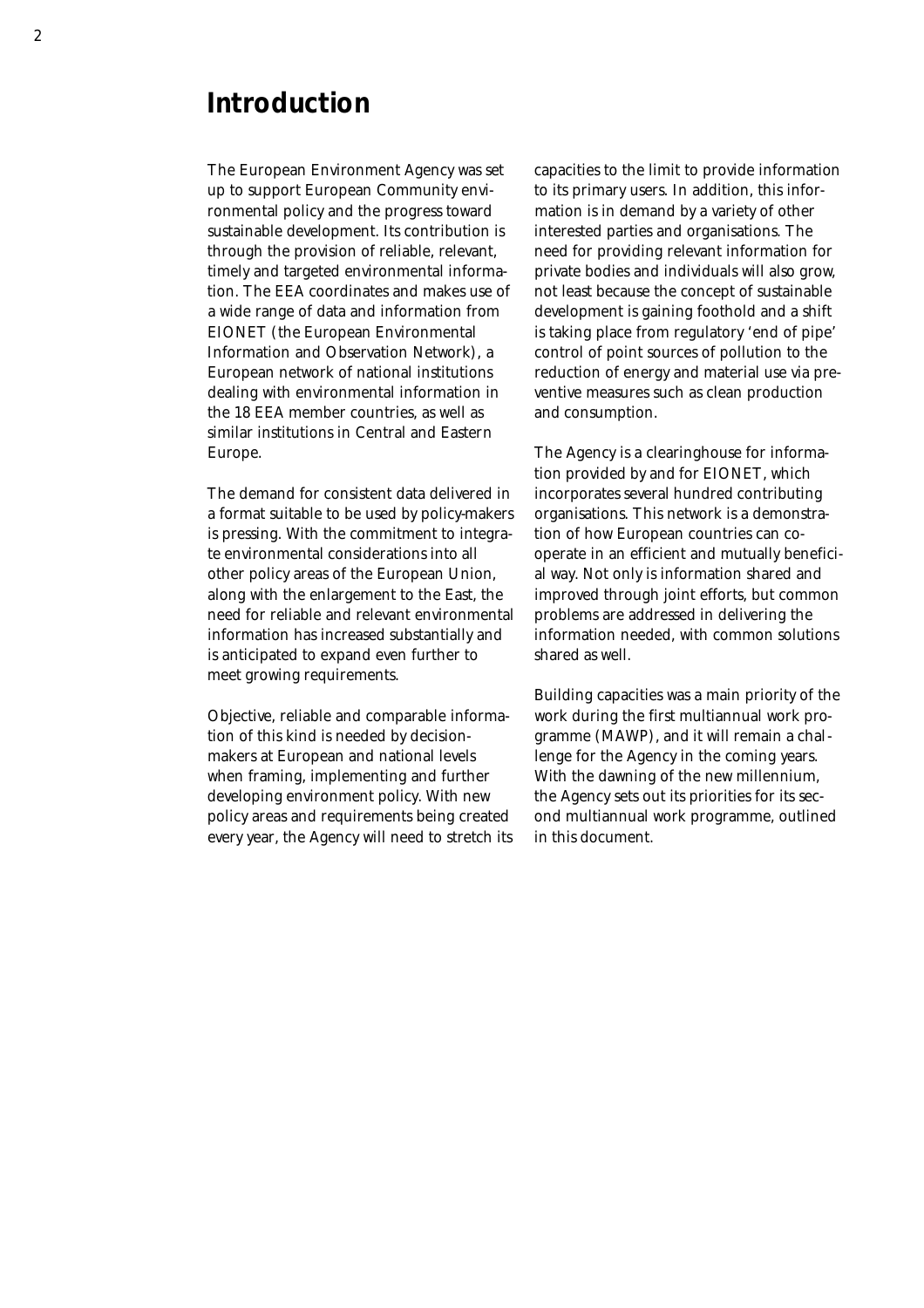#### **The EEA's contribution**

Until the EU launched its co-ordinating efforts in this area, member states concentrated mainly on building their own, individual environmental data and information systems across Europe. Definitions, indicators and statistical methods differed, as did the important resulting data and assessments. The European Environment Agency was set up in Copenhagen in 1993 to gather, consolidate and adjust the wide range of relevant data and information already in existence from national environmental organisations and agencies.

This was by no means an easy task. The Agency began by collecting and sifting existing information, building up a picture of what was known and not known about Europe's environment. At the same time, there was an intense demand for consistent data delivered in a format to be directly used by policy-makers.

Policy-makers need a solid foundation of facts and analysis on which to base standards and benchmark indexes for the preservation and recovery of environmental quality. In order to enhance existing legislation, policymakers need the Agency's system of early warning of impending environmental problems and its system of evaluating the effectiveness of environmental regulations and instruments already in force. Before determining the extent of financial assistance for Eastern European neighbouring countries, decision-makers need to know not only the state of environmental resources in these countries, but also the state of environmental information.

At the Luxembourg summit in December 1997 and later at the Cardiff meeting in June 1998, the European Council committed the European Union to developing and implementing reporting on trends in specific indicators for sustainable development. This also relates to the EU objective of integrating environmental considerations into all other policy areas of the European Union. In particular, this work requires an independent assessment of the scientific uncertainties involved in a young but rapidly developing discipline. Furthermore, it relates to the work the Agency carries out involving environmental impact assessments of projects and policies. At the same time, the EU is beginning its enlargement preparations to the East and, in connection with these activities, the demand for reliable and relevant environmental information has increased.

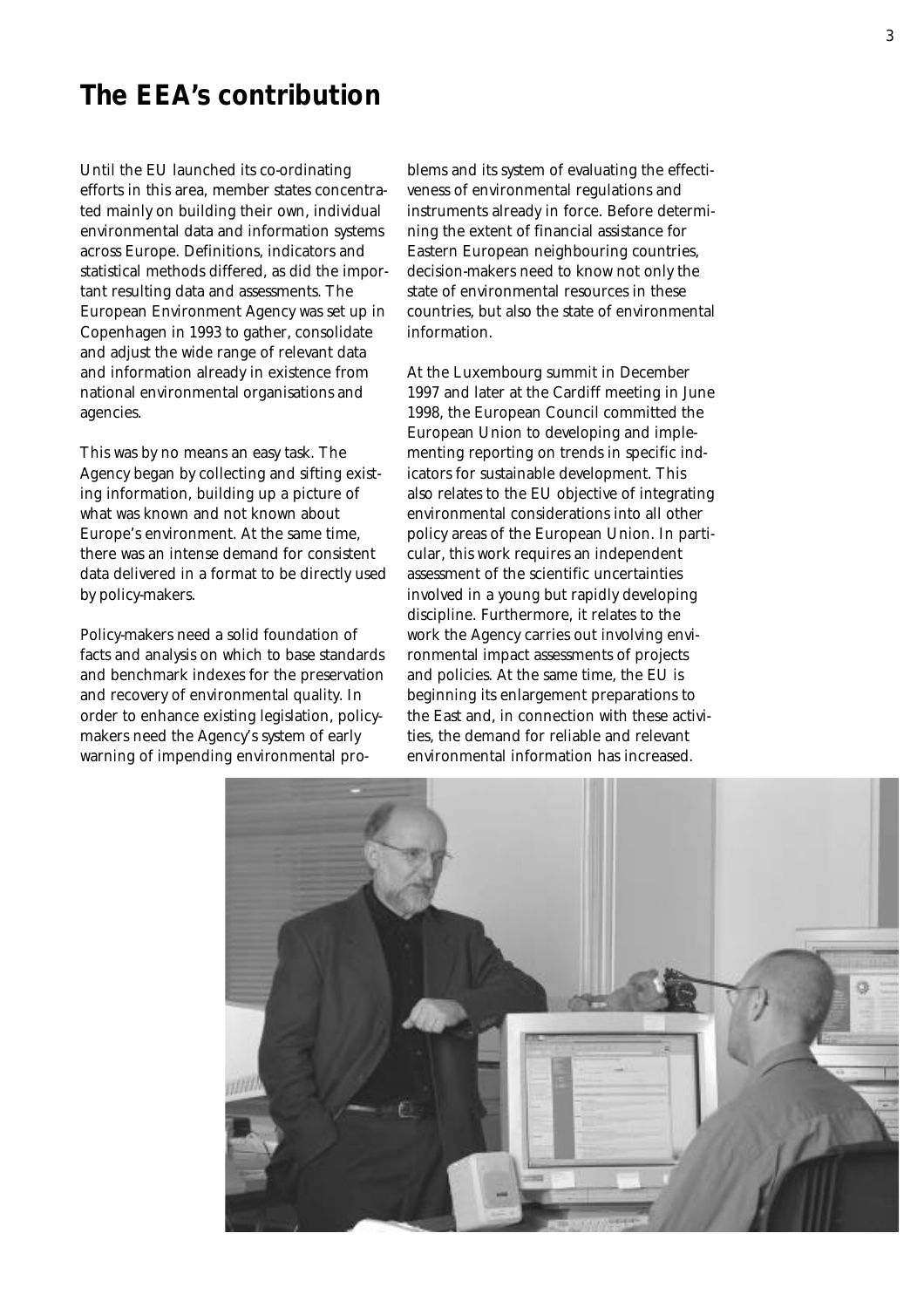#### Access to information

The current trend in the field of environment is for greater and more open reporting. This is as much a case for countries as it is for individual companies. The information-provision and sharing fostered by the Agency give all interested parties – EU-bodies, national ministries, organisations and individuals alike – a shared access to the same European-level information. Providing open access to environmental information empowers citizens, enabling them to form an opinion and take appropriate action. Therefore, the public access that the Agency offers to its products and services also furthers the objective of supporting the public participation process.



#### Co-operation

The geographical remit of the Agency's work already extends beyond the 18 member countries to the PHARE countries and the TACIS countries (which include the Russian Federation) and the countries bordering the Mediterranean, Baltic and Arctic Seas. It is expected that several of the PHARE countries will become full members of the Agency during the 1999-2003 planning period, while contacts with the TACIS countries are set to intensify. To cover truly pan-European reporting will, however, require greater resources in funding and staffing.

Enhanced co-operation is also necessary with EU's DG XI (the Directorate General with responsibility for environmental matters) to support the development of the Union's environment policy, and DG XII (responsible for research) on the 5th Framework Research Programme, as well as with DGs responsible for integrating environmental aspects into sector policies such as transport, energy and agriculture. Co-operation is also set to increase with the EU's Joint Research Centre and Eurostat.

In addition, greater co-operation will be needed with third parties such as the United Nations Environment Program, the World Health Organization, UNECE and OECD. The work the Agency conducts with these international organisations ensures consistency of information and a reduced risk of duplication of work. The Agency also interacts with a host of other organisations, from universities to financial institutions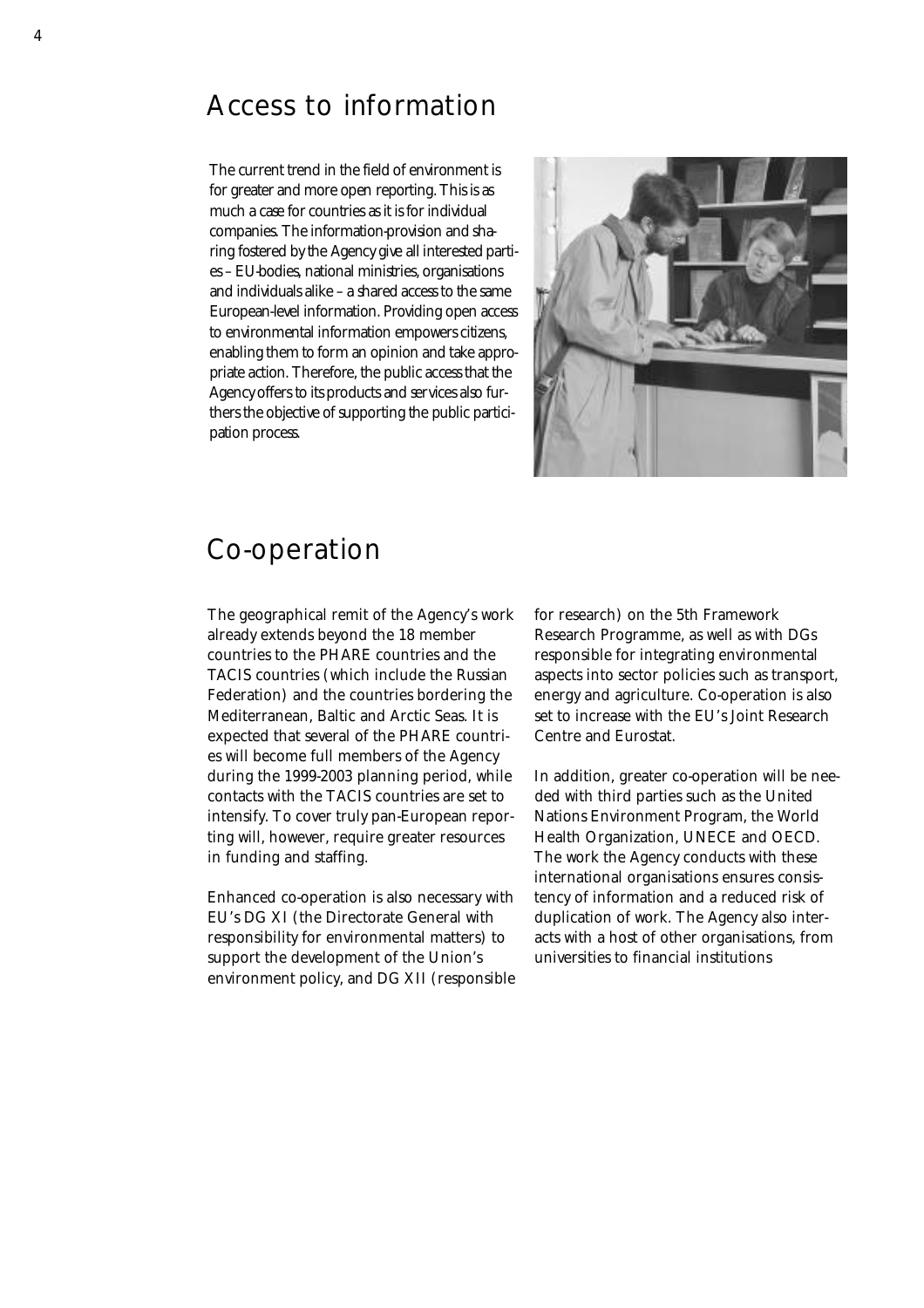### The challenges ahead

In the new multiannual work programme, the Agency has formulated its mission for the next five years as follows: 'The EEA aims to support sustainable development and to help achieve significant and measurable improvement in Europe's environment through the provision of timely, targeted, relevant and reliable information to policymaking agents and the public.'

In order to focus its work over the next planning period, the Agency has defined seven specific challenges covering its various responsibilities. The challenges will help identify priorities and maintain a balance of resources. Put simply, the first four challenges have to be met in order to enable the Agency to meet the last three.

- 1. Networking. Develop and maintain the EIONET
- 2. Build the Reference Centre for environmental information
- 3. Develop the monitoring-to-reporting process
- 4. Identify emerging environmental issues



- 5. Assist development of environmental policies by delivering information that is of direct use to the policy-makers
- 6. Support implementation & evaluation of environmental policies
- 7. Support the environment element of the EU enlargement process

### EEA output

The Agency's efforts manifest themselves in a wide range of products and services.

• Environmental Assessment reports, covering the whole range of environmental driving forces, pressures, state, impacts and responses

• Environmental issues reports on priority problems, sectors and issues

- Topic reports monitoring of air, water, soil and other topic areas
- Technical reports, specialist-oriented guide-lines and handbooks

• The Reference Centre, giving access to EEA databases and other information sources

• Services and reporting to policy-makers

The five-yearly 'Europe's Environment' report is probably the most widely known of the Agency's publications. From 1999 it is being supplemented by the annual 'Environment Signals' reports, based on key environmental indicators. Both reports provide key information and an integrated assessment which cover the driving forces, pressures, state, impacts and societal responses to various environmental issues. In so doing, they are able to give a broad overview of the present situation as well as an indication of future prospects of the environment. The information and conclusions in these reports are supported by graphs, maps and statistics, accessible to experts and non-experts alike.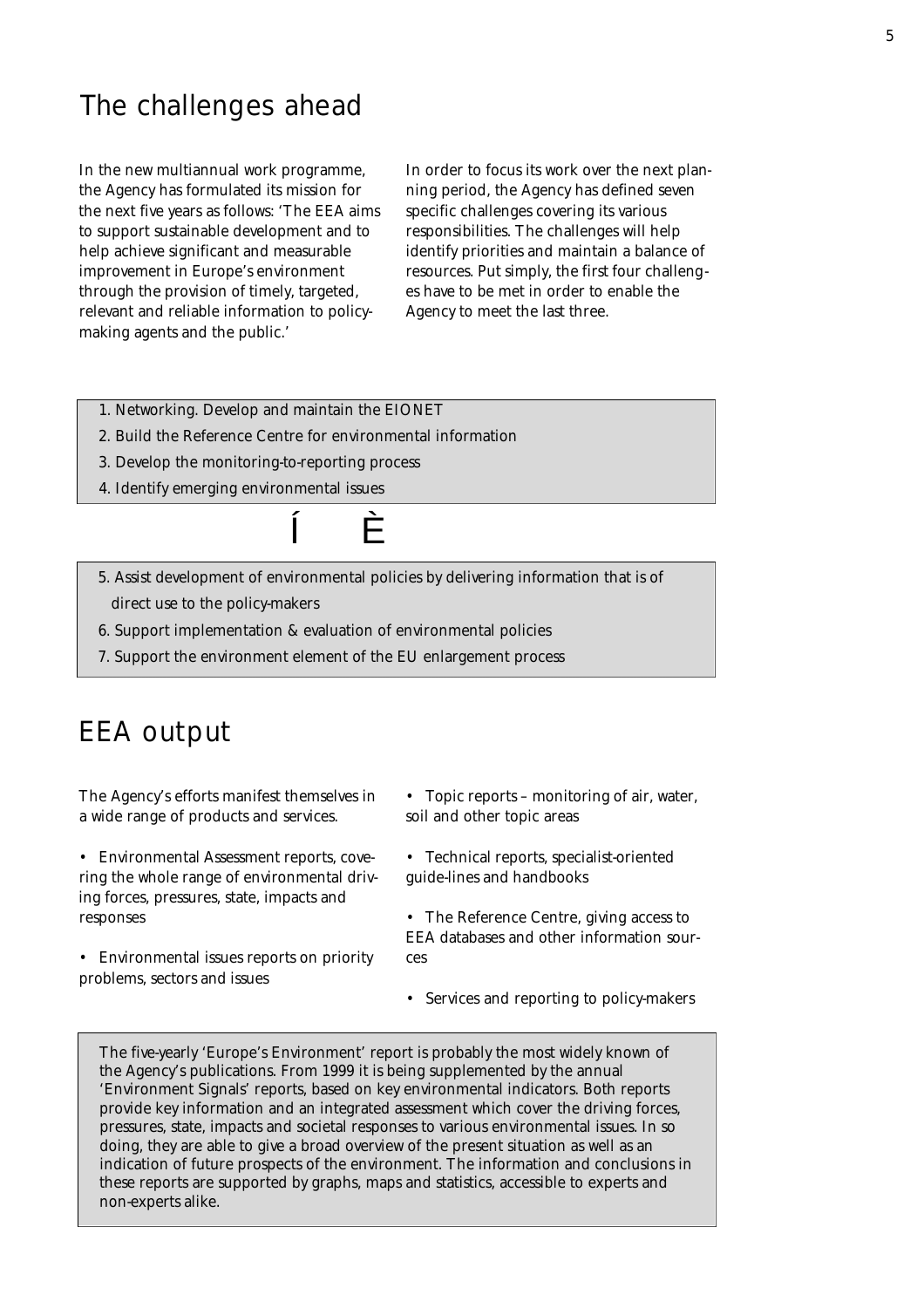#### Programme areas

On a practical level, the work of the Agency as formulated in the MAWP has been divided into five programme areas:

1. Topic databases and reporting, to improve monitoring and environmental reporting. 2. Integrated assessment, generating indepth analysis on specific environmental problems, geographical areas, economic sec-tors or responses to the problems.

3. Periodical reporting, covering the develop-ment of the Environmental Assessment reports mentioned above.

- 4. Reporting system support, including deve lopment of methodology and data tools needed by the EEA and EIONET, and the development of the Reference Centre.
- 5. Service and network infrastructure, providing the required IT support, as well as publishing, dissemination and informa-

tion services.

In each area, the operational groups will each work with a number of projects that are defined in the work programme. The reporting process requires inputs along the way from all programme areas. On the following page is an overview of the individual project titles under the five programme areas.

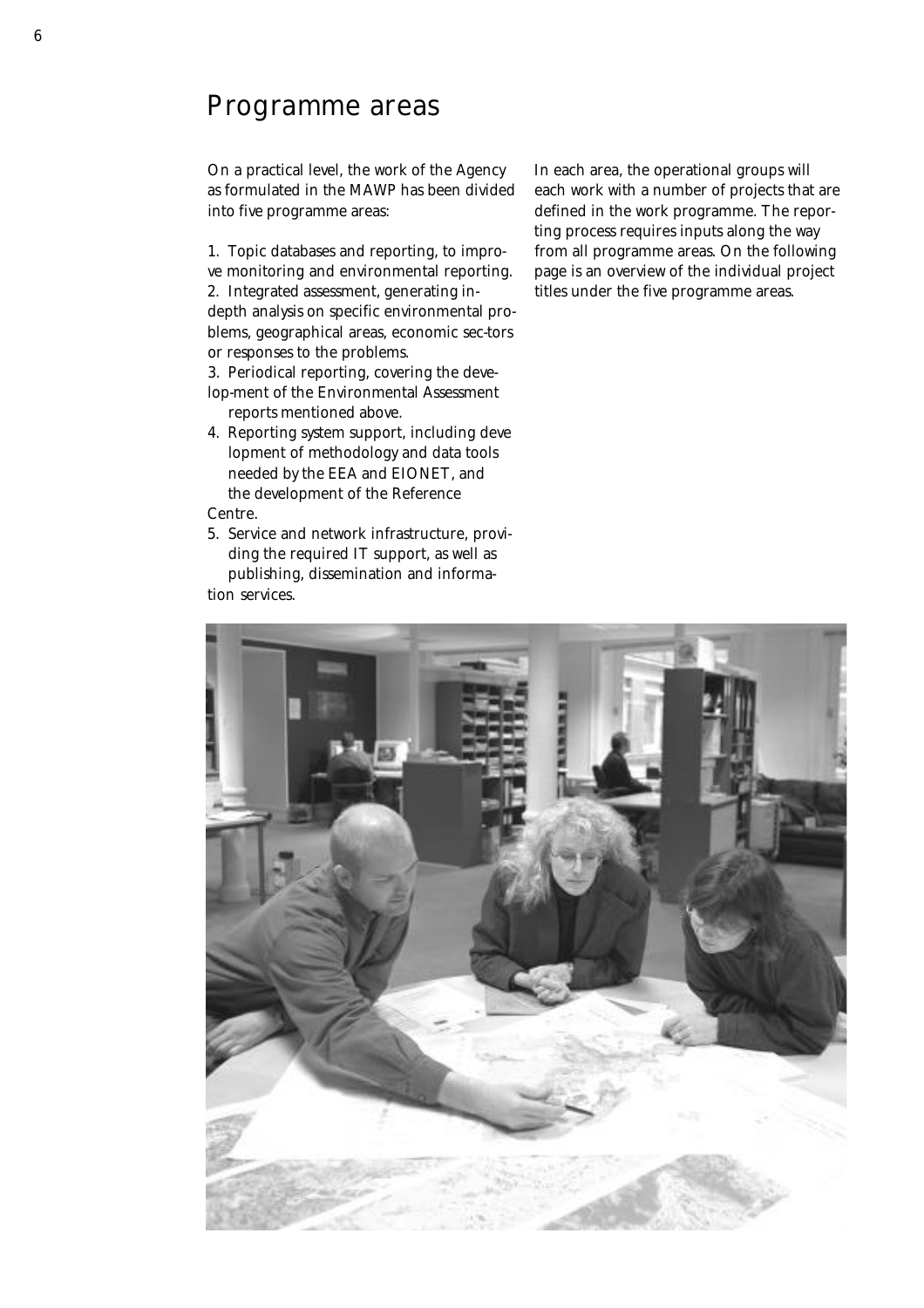### Overview of programme areas, project groups and projects

| <b>TOPIC DATABASES AND</b>                |
|-------------------------------------------|
| <b>REPORTING</b>                          |
| Socio-economic data                       |
| Eurostat data co-operation                |
| Co-operation with other bodies            |
| <b>Pressures</b>                          |
| Atmospheric emissions                     |
| Waste                                     |
| Chemicals                                 |
| Water discharges                          |
| Releases to land and soil                 |
| <b>State and Quality</b>                  |
| <b>Air Quality</b>                        |
| <b>Water Quality and Resources</b>        |
| State of Flora, Fauna and Biotopes        |
| <b>State of Soil</b>                      |
| <b>Land Cover</b>                         |
| <b>Coastal and Marine Environment</b>     |
| Noise                                     |
| <b>INTEGRATED ASSESSMENT</b>              |
| <b>Environmental issues</b>               |
| Air Quality and Ozone                     |
| <b>Climate Change</b>                     |
| <b>Water Stress</b>                       |
| Eutrophication                            |
| Acidification                             |
| <b>Biodiversity changes</b>               |
| <b>Exposure to Chemicals</b>              |
| Health                                    |
| Land and soil degradation                 |
| <b>Waste Management</b>                   |
| <b>Regional assessments</b>               |
| Mediterranean area                        |
| <b>Integrated Coastal Zone Management</b> |
| (ICZM)                                    |
| <b>Transport TEN SEA</b>                  |
| Landscape                                 |
| <b>Urban Environment</b>                  |
| <b>Sectors and Instruments</b>            |
| <b>Transport</b>                          |
| Agriculture                               |
| <b>Energy</b>                             |
| Tourism                                   |
| Industry                                  |
| Households                                |
| Instruments                               |
| <b>Research Dissemination and</b>         |
| <b>Emerging Issues</b>                    |
| Research and environmental information    |
| <b>Emerging environmental issues</b>      |
|                                           |

| 3.    | PERIODICAL REPORTING                          |
|-------|-----------------------------------------------|
| 3.1   | The five year report                          |
| 3.1.1 | <b>EU98 SoER</b>                              |
| 3.1.2 | State and Outlook on Europe's                 |
|       | Environment                                   |
| 3.2   | Regular indicator-based report                |
| 3.2.1 | European Environmental Signals reports        |
| 4.    | <b>REPORTING SYSTEM SUPPORT</b>               |
| 4.1   | Scenarios, Methodologies, Guidelines          |
| 4.1.1 | <b>Integrated Environmental Assessment</b>    |
| 4.1.2 | Scenarios and prospective analysis            |
| 4.1.3 | <b>Guidelines for environmental reporting</b> |
| 4.1.4 | Support for reporting requirements (EU        |
|       | legislation and multilateral agreements)      |
| 4.2   | Data and information management               |
| 4.2.1 | <b>EIONET</b> data flow                       |
| 4.2.2 | <b>EEA GIS support</b>                        |
| 4.2.3 | Data warehouse management                     |
| 4.3   | <b>Public access to environmental</b>         |
|       | information - Reference Centre                |
| 4.3.1 | Directory of EEA/EIONET information           |
|       | resources                                     |
| 4.3.2 | The EEA Web site: The Gateway to the          |
|       | <b>Reference Centre</b>                       |
| 4.3.3 | Access to Data warehouse and Topic            |
|       | databases                                     |
| 4.3.4 | Gateway to other information providers -      |
|       | <b>GELOS, Envirowindows</b>                   |
| 4.4   | <b>Institutional networking, etc</b>          |
| 4.4.1 | EIONET and co-operation with third            |
|       | countries (ETCs, NFPs, NRCs)                  |
| 4.4.2 | European Commission (DGXI, other DGs,         |
|       | JRC, Eurostat)                                |
| 4.4.3 | Council, Parliament, EcoSoc, Regions          |
|       | Committee                                     |
| 4.4.4 | <b>International bodies</b>                   |
| 4.4.5 | NGOs (Business and ECO)                       |
| 5.    | <b>Service and Network Infrastructure</b>     |
| 5.1   | <b>Information and Networking</b>             |
|       | Technology                                    |
| 5.1.1 | IT capacities                                 |
| 5.1.2 | Telematics capacities                         |
| 5.1.3 | IT application developments                   |
| 5.2   | <b>Information Capacities and services</b>    |
| 5.2.1 | Publishing                                    |
| 5.2.2 | Distribution and marketing                    |
| 5.2.3 | Communicating environmental informa-          |
| tion  |                                               |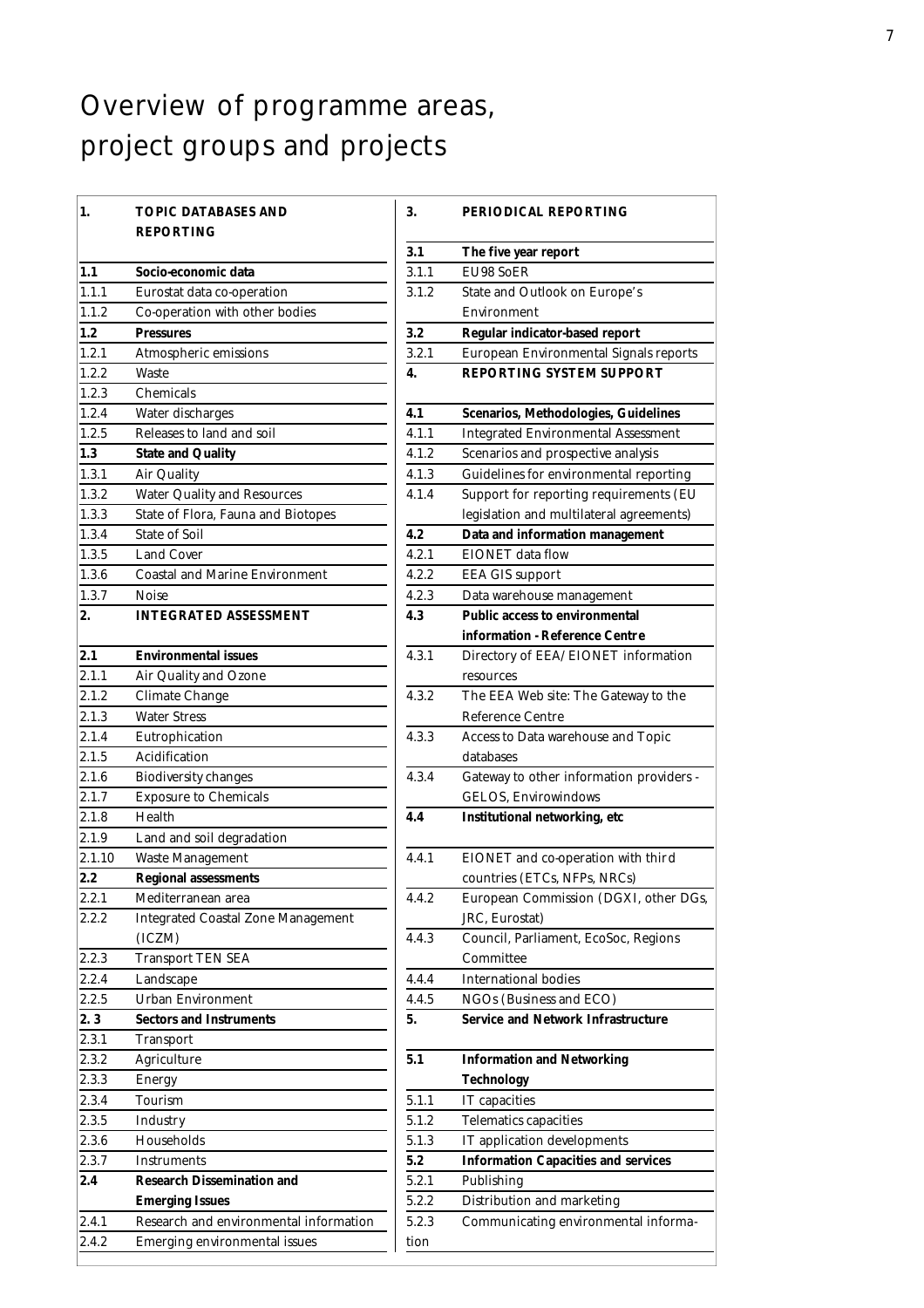#### Budgetary aspects

#### 5.2.4 Library and information services

The major part of the EEA's work is multiannual in nature as projects are initiated, developed and carried out over a period of years. The Agency follows a multiannual work programme. Therefore it is consistent for the Agency to have a multiannual budget estimate to outline the long-term development of its work.

The EEA began operating with a modest budget and staff. It was envisaged that the responsibilities and budget would grow progressively over the years to match the mandate and needs of the primary clients. The effect of budget limitation was first noticed in 1998, when budget constraints resulted in the early termination of various projects. In real terms, the 1998 annual budget of 16.8 MEUR represented a decrease in funds available for external activities compared with the 1997 budget. The 1999 annual budget foresees 18.1 MEUR with a staff of 68 working at the EEA headquarters in Copenhagen. A thorough analysis of the first years' experience allows estimates to be made of the resources needed to fully implement the Agency's mandate as this is defined in Council Regulation 1210/90.

A minimum scenario has been defined in the MAWP for the development of the

Agency to meet its work requirements as laid down in the founding Regulation. This scenario implies an annual budget of 18-20 MEUR for the next 2-3 years, with an increase in the later years of the planning period to 23 MEUR. This will provide for continuation of a selected number of core projects defined as major priorities in the first annual work programme, but will only allow for a modest development of other important issues.

The multiannual work programme has been designed to allow flexibility for additional priorities should resources in addition to the estimates given in the multiannual multiannual budget be made available. This flexibility will be exercised by directly negotiating with key clients on how additional activities can be financed and undertaken by the Agency.

An activity and staff level designed to meet the growing needs and cover a wider spectrum of work will have budgetary consequences. In more concrete terms: In order to tackle issues such as support to the EU enlargement process, pan-European reporting and integration of environmental concerns into other policy areas, the Agency will need additional resources to those stipulated in the MAWP.